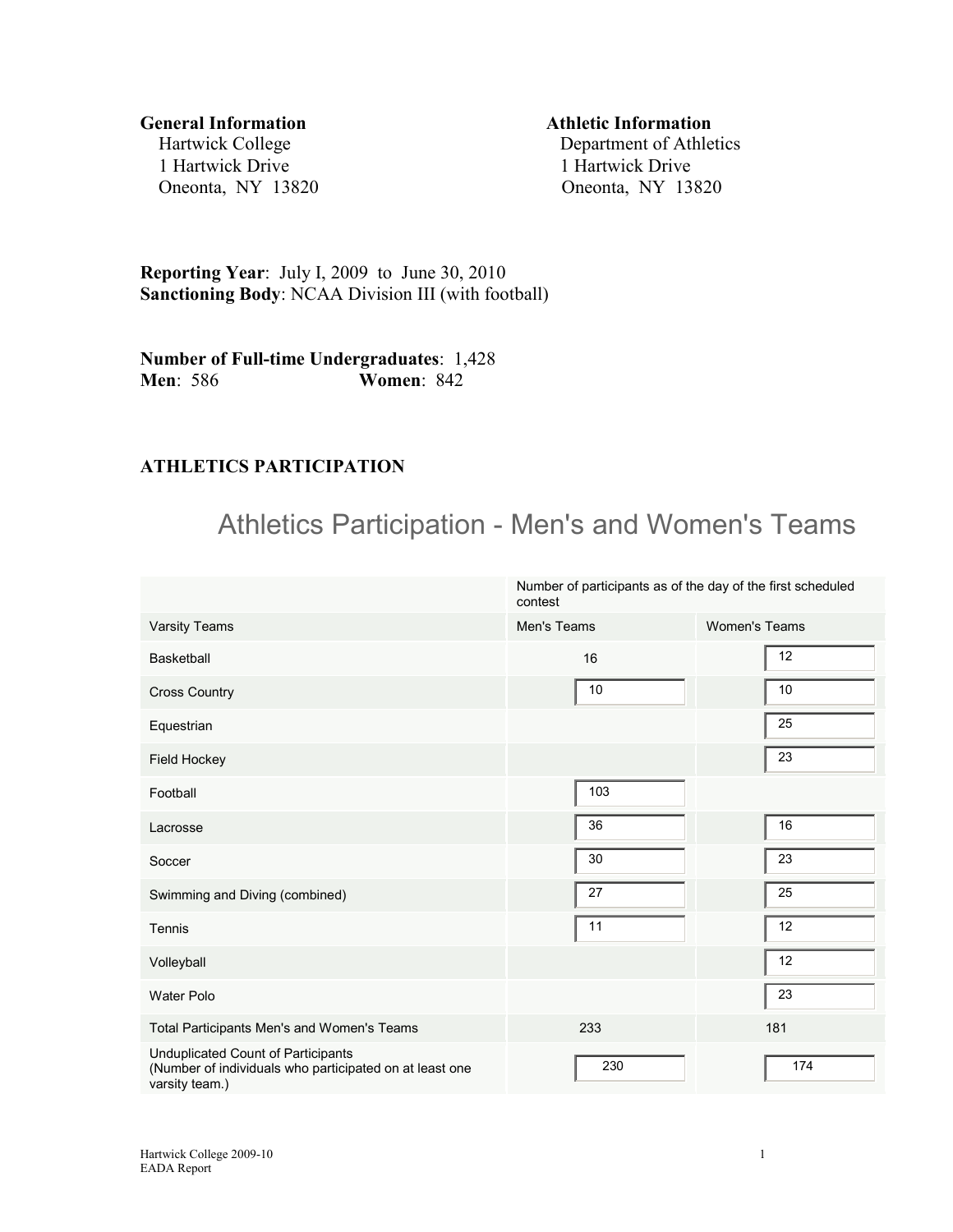### **ATHLETICALLY RELATED STUDENT AID**

# Athletically Related Student Aid - Men's and Women's Teams

| Athletically Related Student Aid |            |              |         |
|----------------------------------|------------|--------------|---------|
|                                  |            |              |         |
|                                  | Men's Team | Women's Team | Total   |
| Total                            | 418,798    | 311,509      | 730,307 |
| Ratio (percent)                  | 57         | 43           | 100%    |

### **RECRUITING EXPENSE**

# Recruiting Expenses - Men's and Women's Teams

| <b>Recruiting Expenses</b> |             |               |        |  |  |  |  |
|----------------------------|-------------|---------------|--------|--|--|--|--|
|                            |             |               |        |  |  |  |  |
|                            | Men's Teams | Women's Teams | Total  |  |  |  |  |
| Total                      | 54,093      | 20,369        | 74,462 |  |  |  |  |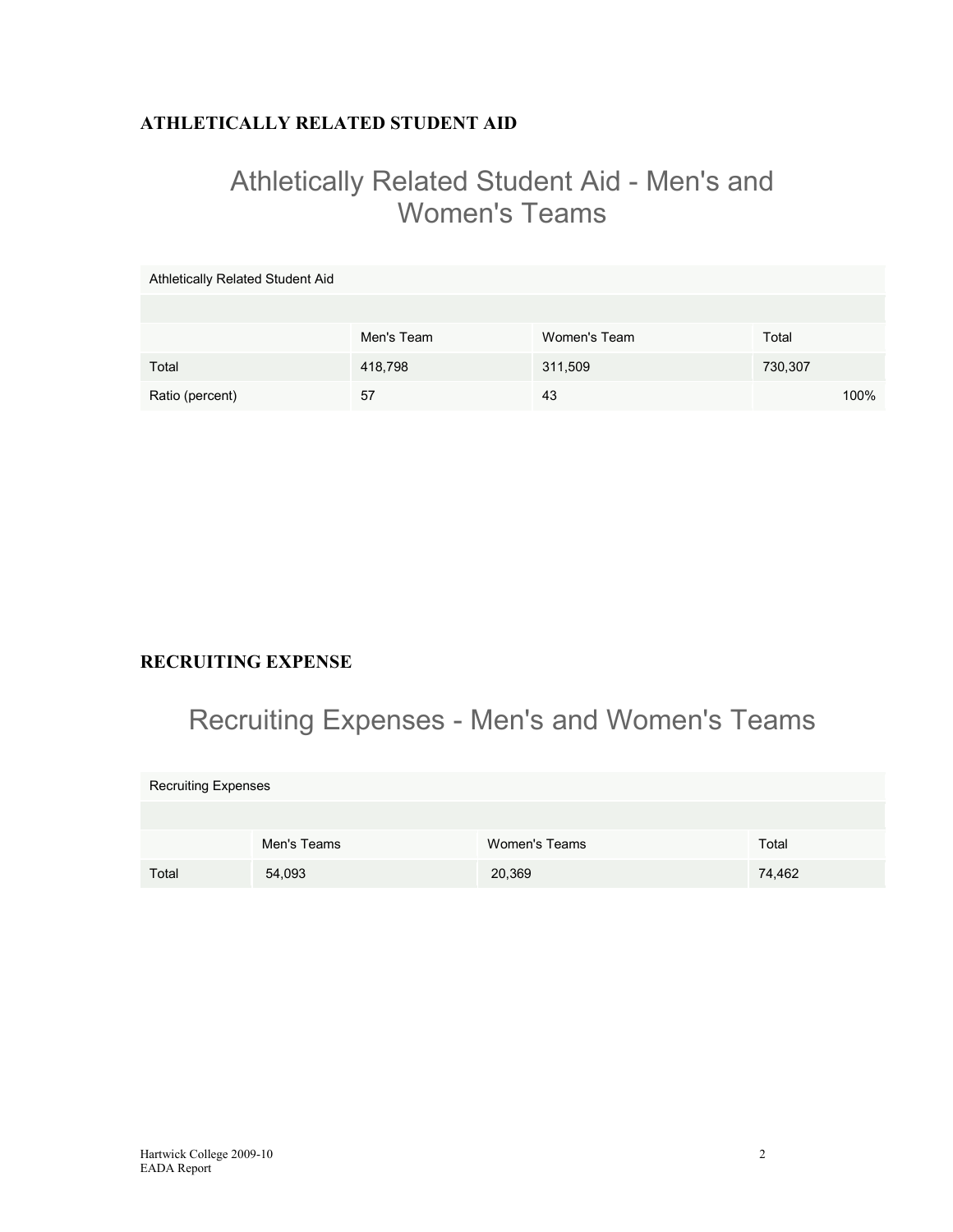### **TOTAL OPERATING EXPENSE**

## Total Expenses - Men's and Women's Teams Expenses by Team

**Expenses are all expenses attributable to intercollegiate athletic activities. This includes appearance guarantees and options, athletically related student aid, contract services, equipment, fundraising activities, operating expenses, promotional activities, recruiting expenses, salaries and benefits, supplies, travel, and any other expenses attributable to intercollegiate athletic activities.** 

|                                                             | Men's        | Women's   |           |
|-------------------------------------------------------------|--------------|-----------|-----------|
| <b>Varsity Teams</b>                                        | <b>Teams</b> | Teams     | Total     |
| Basketball                                                  | 111,406      | 116,035   | 227,441   |
| Football                                                    | 297,228      |           | 297,228   |
| <b>Cross Country</b>                                        | 29,812       | 29,812    | 59,624    |
| Equestrian                                                  |              | 180,022   | 180,022   |
| Field Hockey                                                |              | 120,566   | 120,566   |
| Lacrosse                                                    | 177,640      | 85,906    | 263,546   |
| Soccer                                                      | 682,955      | 92,576    | 775,531   |
| Swimming and Diving<br>(combined)                           | 97,241       | 94,645    | 191,886   |
|                                                             |              |           |           |
| Tennis                                                      | 35,927       | 35,927    | 71,854    |
| Volleyball                                                  |              | 103,129   | 103,129   |
| Water Polo                                                  |              | 510,219   | 510,219   |
| Total Expenses of all Sports,<br><b>Except Football and</b> |              |           |           |
| Basketball, Combined                                        | 1,023,575    | 1,252,802 | 2,276,377 |
| <b>Total Expenses Men's and</b><br><b>Women's Teams</b>     | 1,432,209    | 1,368,837 | 2,801,046 |
| Not Allocated by<br>Gender/Sport                            |              |           | 394,596   |
| <b>Grand Total Expenses</b>                                 |              |           | 3,195,642 |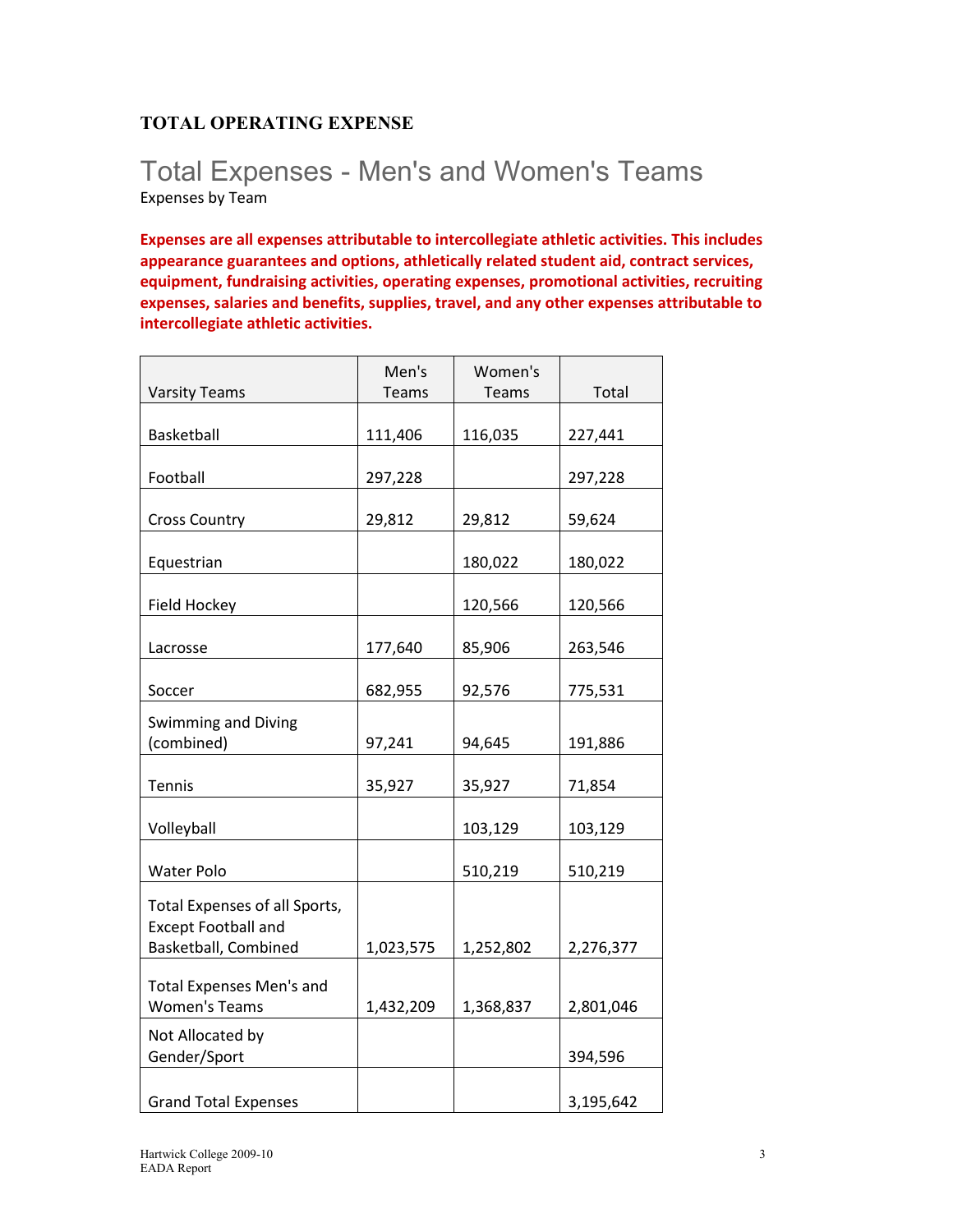#### **TOTAL REVENUE**

# Total Revenues - Men's and Women's Teams

#### **Revenues by team**

**Revenues are all revenues attributable to intercollegiate athletic activities. This includes revenues from appearance guarantees and options, an athletic conference, tournament or bowl games, concessions, contributions from alumni and others, institutional support, program advertising and sales, radio and television, royalties, signage and other sponsorships, sport camps, state or other government support, student activity fees, ticket and luxury box sales, and any other revenues attributable to intercollegiate athletic activities.**

|                                                        |             | Women's   |           |
|--------------------------------------------------------|-------------|-----------|-----------|
| <b>Varsity Teams</b>                                   | Men's Teams | Teams     | Total     |
| Basketball                                             | 111,406     | 116,035   | 227,441   |
| Football                                               | 297,228     |           | 297,228   |
| <b>Cross Country</b>                                   | 29,812      | 29,812    | 59,624    |
| Equestrian                                             |             | 180,022   | 180,022   |
| Field Hockey                                           |             | 120,566   | 120,566   |
| Lacrosse                                               | 177,640     | 85,906    | 263,546   |
| Soccer                                                 | 682,955     | 92,576    | 775,531   |
| Swimming and Diving (combined)                         | 97,241      | 94,645    | 191,886   |
| Tennis                                                 | 35,927      | 35,927    | 71,854    |
| Volleyball                                             |             | 103,129   | 103,129   |
| <b>Water Polo</b>                                      |             | 510,219   | 510,219   |
| Total Revenue of all Sports, Except                    |             |           |           |
| Football and Basketball, Combined                      | 1,023,575   | 1,252,802 | 2,276,377 |
| <b>Total Revenue Men's and</b><br><b>Women's Teams</b> | 1,432,209   | 1,368,837 | 2,801,046 |
| Not Allocated by Gender/Sport                          |             |           | 394,596   |
| <b>Grand Total for all Teams</b>                       |             |           | 3,195,642 |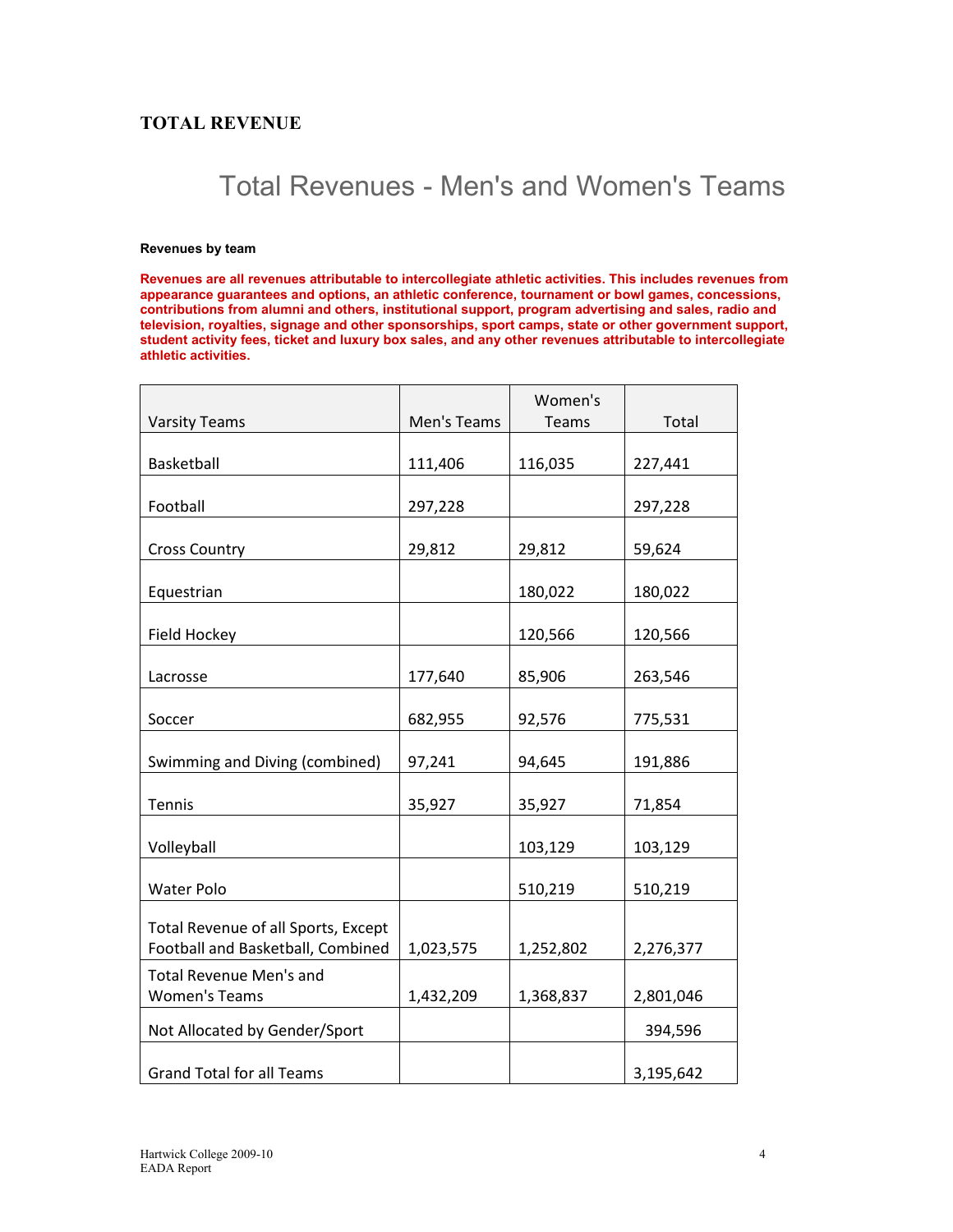### **VARSITY HEAD COACHES**

|                                             | Male Head Coach                 |                                     |                             |                             | Female Head Coach |                                     |                                     |                             |                             |
|---------------------------------------------|---------------------------------|-------------------------------------|-----------------------------|-----------------------------|-------------------|-------------------------------------|-------------------------------------|-----------------------------|-----------------------------|
| Varsity<br>Teams                            | Full-time<br>Coaching<br>Duties | Part-<br>time<br>Coaching<br>Duties | Full-time<br>HC<br>Employee | Part-time<br>HC<br>Employee |                   | Full-<br>time<br>Coaching<br>Duties | Part-<br>time<br>Coaching<br>Duties | Full-time<br>HC<br>Employee | Part-time<br>HC<br>Employee |
| Men's teams                                 |                                 |                                     |                             |                             |                   |                                     |                                     |                             |                             |
| Basketball                                  |                                 | 1                                   | $\mathbf{1}$                |                             |                   |                                     |                                     |                             |                             |
| Football                                    |                                 | 1                                   | $\mathbf{1}$                |                             |                   |                                     |                                     |                             |                             |
| <b>Cross Country</b>                        |                                 | 1                                   | 1                           |                             |                   |                                     |                                     |                             |                             |
| Lacrosse                                    |                                 | 1                                   | $\mathbf{1}$                |                             |                   |                                     |                                     |                             |                             |
| Soccer                                      |                                 | 1                                   | $\mathbf{1}$                |                             |                   |                                     |                                     |                             |                             |
| Swimming and<br><b>Diving</b><br>(combined) |                                 | 1                                   | 1                           |                             |                   |                                     |                                     |                             |                             |
| Tennis                                      |                                 |                                     |                             |                             |                   |                                     | 1                                   | 1                           |                             |
| <b>Total Count</b>                          | 0                               | 6                                   | 6                           | 0                           |                   | $\mathbf{0}$                        | 1                                   | 1                           | 0                           |

#### **Women's Teams**

| *******                              |             |              |              |          |             |              |              |           |
|--------------------------------------|-------------|--------------|--------------|----------|-------------|--------------|--------------|-----------|
| Basketball                           |             |              |              |          |             | $\mathbf{1}$ | $\mathbf{1}$ |           |
| <b>Cross Country</b>                 |             | $\mathbf{1}$ | $\mathbf{1}$ |          |             |              |              |           |
| Equestrian                           |             |              |              |          |             | $\mathbf{1}$ | $\mathbf{1}$ |           |
| Field Hockey                         |             |              |              |          |             | $\mathbf{1}$ | $\mathbf{1}$ |           |
| Lacrosse                             |             |              |              |          |             | $\mathbf{1}$ | 1            |           |
| Soccer                               |             | $\mathbf{1}$ | 1            |          |             |              |              |           |
| Swimming and<br>Diving<br>(combined) |             | $\mathbf{1}$ | $\mathbf{1}$ |          |             |              |              |           |
| Tennis                               |             |              |              |          |             | $\mathbf{1}$ | 1            |           |
| Volleyball                           |             |              |              |          |             | $\mathbf{1}$ | 1            |           |
| Water Polo                           |             | 1            | 1            |          |             |              |              |           |
| <b>Total Count</b>                   | $\mathbf 0$ | 4            | 4            | $\Omega$ | $\mathbf 0$ | 6            | 6            | $\pmb{0}$ |

|   | $\mathbf{1}$ | $\mathbf 1$  |   |
|---|--------------|--------------|---|
|   |              |              |   |
|   | $\mathbf{1}$ | $\mathbf{1}$ |   |
|   | $\mathbf{1}$ | $\mathbf{1}$ |   |
|   | $\mathbf{1}$ | $\mathbf{1}$ |   |
|   |              |              |   |
|   |              |              |   |
|   |              |              |   |
|   | $\mathbf{1}$ | $\mathbf{1}$ |   |
|   | $\mathbf{1}$ | $\mathbf{1}$ |   |
|   |              |              |   |
| 0 | 6            | 6            | 0 |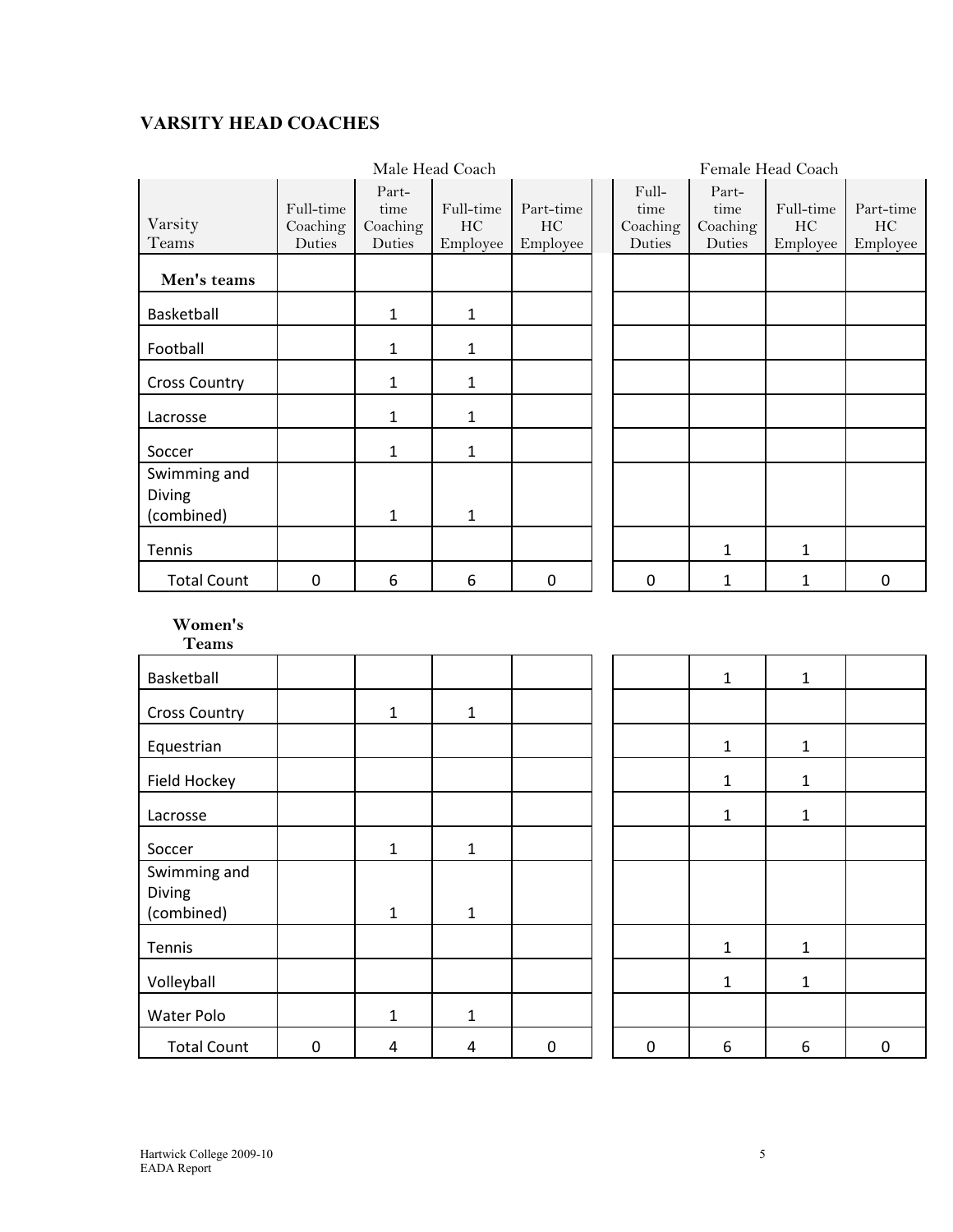### **VARSITY ASSISTANT COACHES**

|                        | Male Assistant Coaches          |                                     |                             |                             | Female Assistant Coaches |                                     |                                     |                             |                             |
|------------------------|---------------------------------|-------------------------------------|-----------------------------|-----------------------------|--------------------------|-------------------------------------|-------------------------------------|-----------------------------|-----------------------------|
| Varsity<br>Teams       | Full-time<br>Coaching<br>Duties | Part-<br>time<br>Coaching<br>Duties | Full-time<br>HC<br>Employee | Part-time<br>HC<br>Employee |                          | Full-<br>time<br>Coaching<br>Duties | Part-<br>time<br>Coaching<br>Duties | Full-time<br>HC<br>Employee | Part-time<br>HC<br>Employee |
| Men's teams            |                                 |                                     |                             |                             |                          |                                     |                                     |                             |                             |
| Basketball             |                                 | 3                                   |                             | 3                           |                          |                                     |                                     |                             |                             |
| Football               |                                 | 7                                   | $\overline{2}$              | 5                           |                          |                                     |                                     |                             |                             |
| <b>Cross Country</b>   |                                 |                                     |                             |                             |                          |                                     |                                     |                             |                             |
| Lacrosse               |                                 | $\overline{2}$                      |                             | $\overline{2}$              |                          |                                     |                                     |                             |                             |
| Soccer                 |                                 | 1                                   | $\mathbf{1}$                |                             |                          |                                     |                                     |                             |                             |
| Swimming and<br>Diving |                                 |                                     |                             |                             |                          |                                     |                                     |                             |                             |
| (combined)             |                                 | $\overline{2}$                      |                             | $\overline{2}$              |                          |                                     | 1                                   |                             | 1                           |
| Tennis                 |                                 | 1                                   |                             | $\mathbf{1}$                |                          |                                     |                                     |                             |                             |
| <b>Total Count</b>     |                                 | 16                                  | 3                           | 13                          |                          |                                     | 1                                   |                             | 1                           |

**Women's Teams** 

| т сашэ                               |                |                |  |                |   |                |
|--------------------------------------|----------------|----------------|--|----------------|---|----------------|
| Basketball                           |                |                |  | $\mathbf{1}$   |   | $\mathbf{1}$   |
| <b>Cross Country</b>                 |                |                |  |                |   |                |
| Equestrian                           |                |                |  | $\mathbf{1}$   |   | $\mathbf{1}$   |
| Field Hockey                         |                |                |  | $\mathbf 1$    |   | $\mathbf{1}$   |
| Lacrosse                             |                |                |  | $\overline{2}$ |   | $\overline{2}$ |
| Soccer                               | $\mathbf{1}$   | 1              |  | $\mathbf 1$    |   | $\mathbf 1$    |
| Swimming and<br>Diving<br>(combined) | $\overline{2}$ | $\overline{2}$ |  | $\mathbf{1}$   |   | $\mathbf 1$    |
| Tennis                               |                |                |  |                |   |                |
| Volleyball                           | 1              | 1              |  |                |   |                |
| Water Polo                           |                |                |  | $\mathbf{1}$   | 1 |                |
| <b>Total Count</b>                   | 4              | 4              |  | 8              | 1 | $\overline{7}$ |

| $\mathbf{1}$   |              | $\mathbf{1}$            |
|----------------|--------------|-------------------------|
|                |              |                         |
| $\mathbf{1}$   |              | $\mathbf 1$             |
| $\mathbf{1}$   |              | $\mathbf{1}$            |
| $\overline{c}$ |              | $\overline{\mathbf{c}}$ |
| $\mathbf{1}$   |              | $\mathbf{1}$            |
| $\mathbf{1}$   |              | $\mathbf{1}$            |
|                |              |                         |
|                |              |                         |
| $\mathbf{1}$   | $\mathbf 1$  |                         |
| 8              | $\mathbf{1}$ | 7                       |